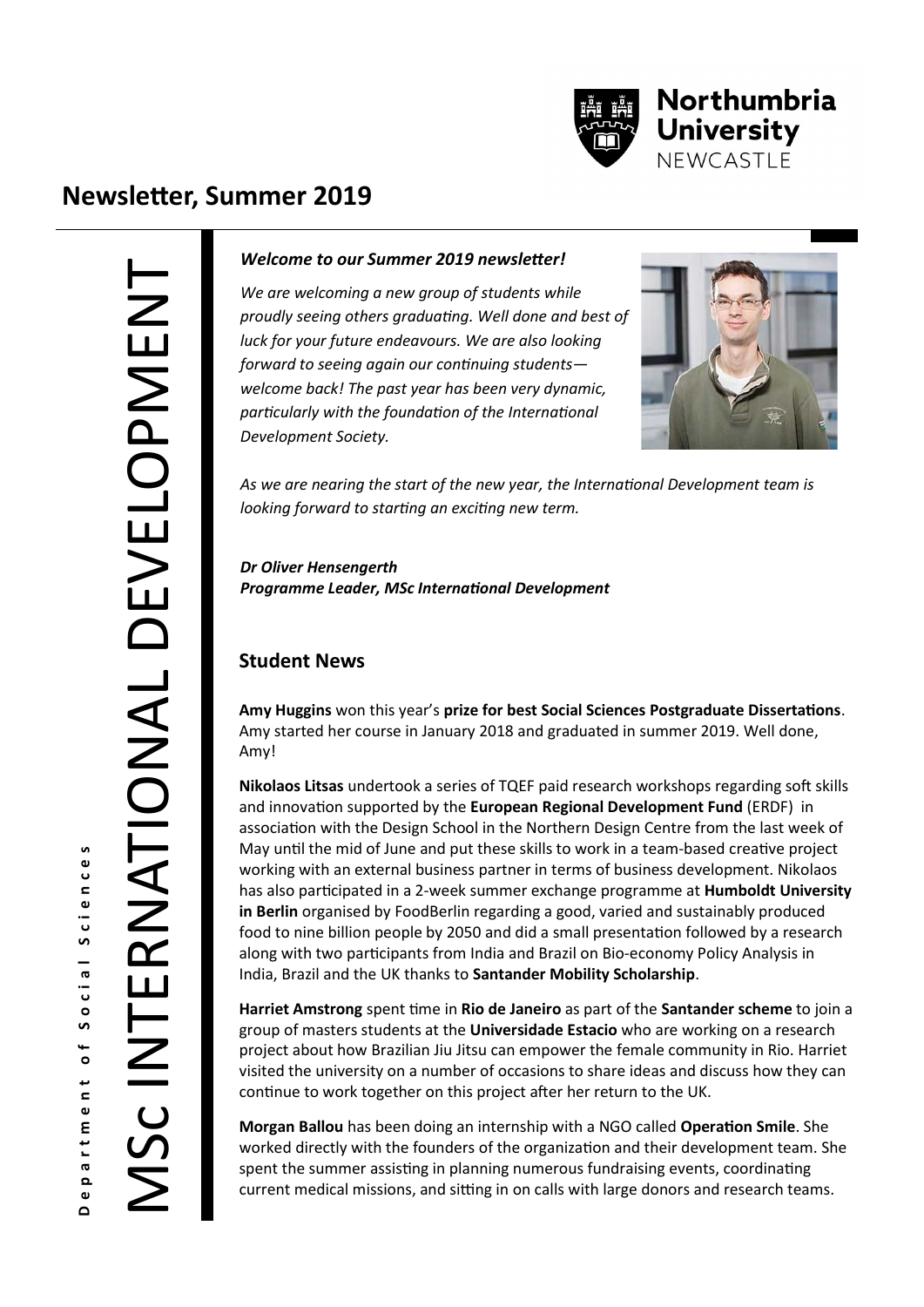### **Student News Continued**

Over the summer **Roxanne Daruwalla** completed a Qualitative Data Analysis Internship at **COCO**, with a focus on sorting and updating the case studies and photos of the charity's projects in East Africa. She also had the opportunity to assist with other day-to-day tasks and gain insight into the way a small development-oriented NGO functions.

## **Programme Highlights**



The student-run **International Development Society** organised a number of high profile events. This included the staging of a play - The Castaways Play by the White Tree Theatre Company - with Q&A panel discussion. Speakers for the Q+A included The Director of North of England Refugee Service, Dr Mohamed Nasreldin, and Richard Kotter, Northumbria University lecturer and representative for Amnesty International. The play was also followed by information about local and international volunteering opportunities and well as a chance to speak to representatives from local charities and White Tree

Theatre Company.

The Castaways is a play written and performed by York-based, White Tree Theatre Company. The play explores the complexities of being a displaced person, in an attempt to shed light on the current plight of displaced people in refugee camps across the world. More information about White Tree's awareness-raising project can be found here: https://www.whitetreetheatre.co.uk/impact/

During the evening money was raised for the charity Help Refugees with pay as you feel refreshments available at the evening, and students collected donations forCARE4CALAIS, for which attendees were encouraged to bring along any unwanted winter clothes, toiletries etc.

Further ID Society events included participation in Red Hand Day to raise money for Child Soldiers International. The Society also organised a HIV/AIDS Awareness Workshop with the aim of tackling and raising awareness of HIV related stigma that people face today. All participants were awarded a certificate of attendance.

More on the Society, and how to engage, can be found here:

https://www.mynsu.co.uk/getinvolved/society/idsociety/ https://www.facebook.com/groups/1386575454808005/

## **Student Profiles**

#### **Faisal Al-Balushi**

The MSc in International Development has been a great opportunity for me to develop my skills and knowledge. I have a bachelors degree in English Language and Literature, and working in the private sector in the area of news I was looking to undertake my masters in International Development to gain advanced skills in this important area and enhance my general subject knowledge. Curiosity and passion for knowledge on how the world is developing pushed me to undertake a degree in International Development, and combined with my background in the news sector I have the opportunity to discover new topics occurring everyday around the world.

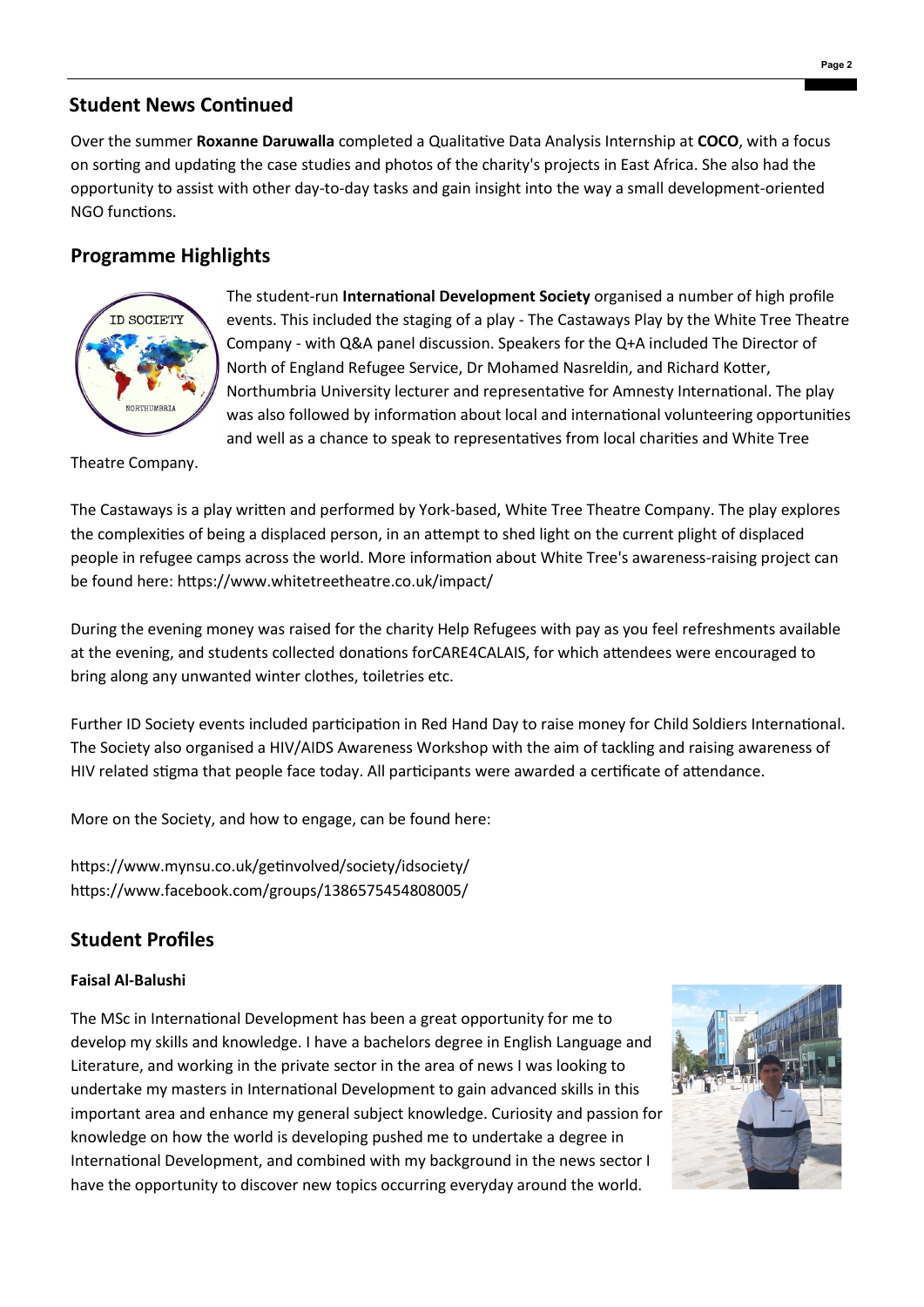#### **Centre for International Development Seminar Series**

We continued our **Centre for International Development Seminar Series**, with a number of exciting highprofile speakers:

Dr Charlotte Riley, University of Southampton: '[Nobody could say our heart was not in the right place.](https://northumbria-cdn.azureedge.net/-/media/labour-seminar.pdf?modified=20190121125344&la=en&hash=94AB3EC858EF66B1BAB4B3E63EE4AFCF35A35A75)' The [Labour Party and overseas development at the end of empire.](https://northumbria-cdn.azureedge.net/-/media/labour-seminar.pdf?modified=20190121125344&la=en&hash=94AB3EC858EF66B1BAB4B3E63EE4AFCF35A35A75)

Dr Fayez Mahamid, Dr Kefah Barham, Dr Rabeh Morrar, Centre for International Development, Northumbria University: Contemporary research on Palestine.

Dr Regina Hansda, Centre for Rural Economy, Newcastle University: India, indigenous peoples and food futures: asserting and re-claiming from the margins.

Professor Giorgia Dona, Centre for Migration, Refugees and Belonging, University of East London: The architecture of a global system of protection and the Global Compact on Refugees.

Dr Joseph Lawson, School of History, Classics and Archaeology, Newcastle University: Not sharing the machine: Pro-elite agricultural mechanization in development in anti-communist Asia, 1945-1980.

Dr Sofia Zaragocin, Universidad San Francisco de Quito, Ecudaor: Doing decolonial feminist geography in Latin America.

## **Global Development Summer School**

**Prof Matt Baillie Smith** and **Dr Aisling O'Loghlen** organized the Global Development Summer School, which ran from 4-6 June 2019 and was facilitated by Rob Bowden, lead practitioner at Lifeworld's Learning. The aim of the summer school was to contribute to current development debates, specifically focusing on the areas of citizen engagement, the changing development landscape and policy change for transformation. It was attended by students from across the North East. It included speakers from organizations such as Christian Aid, Global Justice Now, Oxfam and Coco. Highlights included some really engaging keynote speeches from Nick Deardan, Dr. Rajesh Tandon of PRIA and Shaun Hazeline from the



International Federation of the Red Cross. **Dr Joanna Allan** from the Centre for International Development also ran a workshop on Natural Resources in Situations of Conflict in Western Sahara, while other workshops were facilitated by Traidcraft Exchange, VSO and Newcastle City Council. The feedback from participants was very positive, and the final session was rounded off with some well-deserved ice cream.